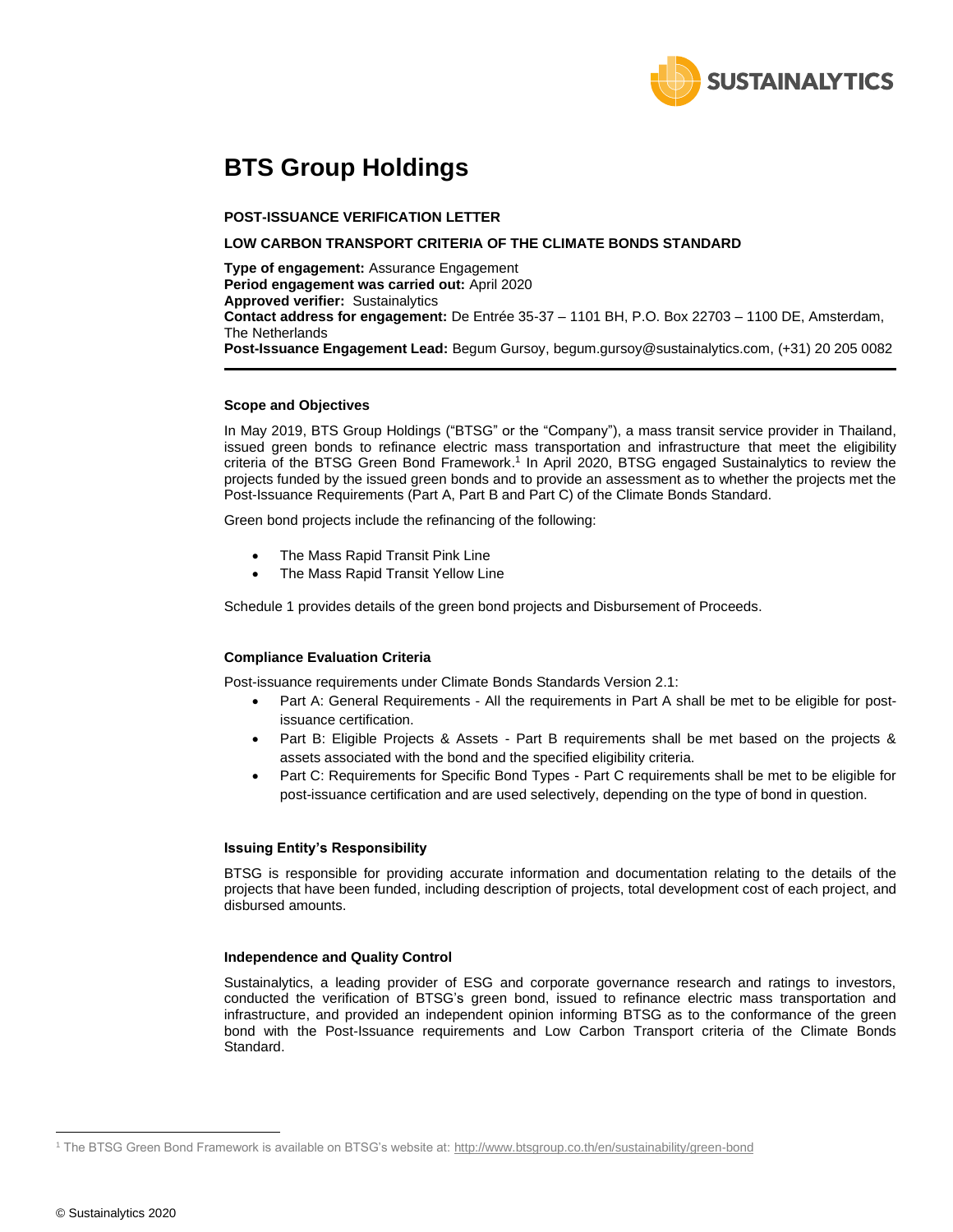

Sustainalytics has relied on the information and the facts presented by BTSG with respect to the Nominated Projects. Sustainalytics is not responsible nor shall it be held liable if any of the opinions, findings, or conclusions it has set forth herein are not correct due to incorrect or incomplete data provided by BTSG.

Sustainalytics makes all efforts to ensure the highest quality and rigor during its assessment process and enlisted its Sustainability Bonds Review Committee to provide oversight over the assessment of the bond.

#### **Verifier's Responsibility**

Sustainalytics conducted the verification in accordance with the Climate Bonds Standard Version 2.1 and with International Standard on Assurance Engagements 3000 (ISAE 3000) – Assurance Engagements other than Audits or Reviews of Historical Information.

The work undertaken as part of this engagement included conversations with relevant BTSG employees and review of relevant documentation to confirm the conformance of BTSG's green bonds with the Programmatic Post-Issuance Requirements (Part A, Part B and Part C) of the Climate Bonds Standard Version 2.1.

#### **Exceptions**

No exceptions were identified. All projects aligned with the Post-Issuance requirements of the Climate Bonds Standard and were in conformance with the Low Carbon Transport criteria.

#### **Conclusion**

Based on the limited assurance procedures conducted, nothing has come to Sustainalytics' attention that causes us to believe that, in all material respects, the allocation of THB 13 billion from the BTSG green bonds, issued to fund eligible green projects, is not in conformance with the Post-Issuance requirements of the Climate Bonds Standard.

| <b>Eligibility Criteria</b>                                                                        | <b>Procedure Performed</b>                                                                                                                                                                                                         | <b>Factual Findings</b>                                                                                                           | Error or<br><b>Exceptions</b><br><b>Identified</b> |
|----------------------------------------------------------------------------------------------------|------------------------------------------------------------------------------------------------------------------------------------------------------------------------------------------------------------------------------------|-----------------------------------------------------------------------------------------------------------------------------------|----------------------------------------------------|
| <b>Compliance to</b><br>Part A: General<br><b>Requirements</b>                                     | Verification of 2 projects funded by the<br>green bond in 2019 to determine if<br>Part A: General Requirements were<br>met (See Schedule 2A and 2B).                                                                               | All 2 projects reviewed<br>complied with the General<br>Requirements.                                                             | None                                               |
| <b>Compliance to</b><br>Part B: Eligible<br><b>Projects &amp; Assets</b>                           | Verification of 2 projects funded by the<br>green bond in 2019 to determine if<br>projects fall into (i) one of the<br>investment areas of the Climate<br>Bonds Taxonomy (ii) meet the Low<br>Carbon Transport technical criteria. | All 2 projects fall under the<br>Low Carbon Transport<br>criteria and meet the Low<br>Carbon Transport technical<br>requirements. | None                                               |
| <b>Compliance to</b><br>Part C:<br><b>Requirements for</b><br><b>Specific Bond</b><br><b>Types</b> | Bond Type Applicable: Use of<br>Proceeds Bond.                                                                                                                                                                                     | The requirements of<br>Project Holding, Settlement<br>Period and Earmarking<br>have been met.                                     | None                                               |

#### **Detailed Findings**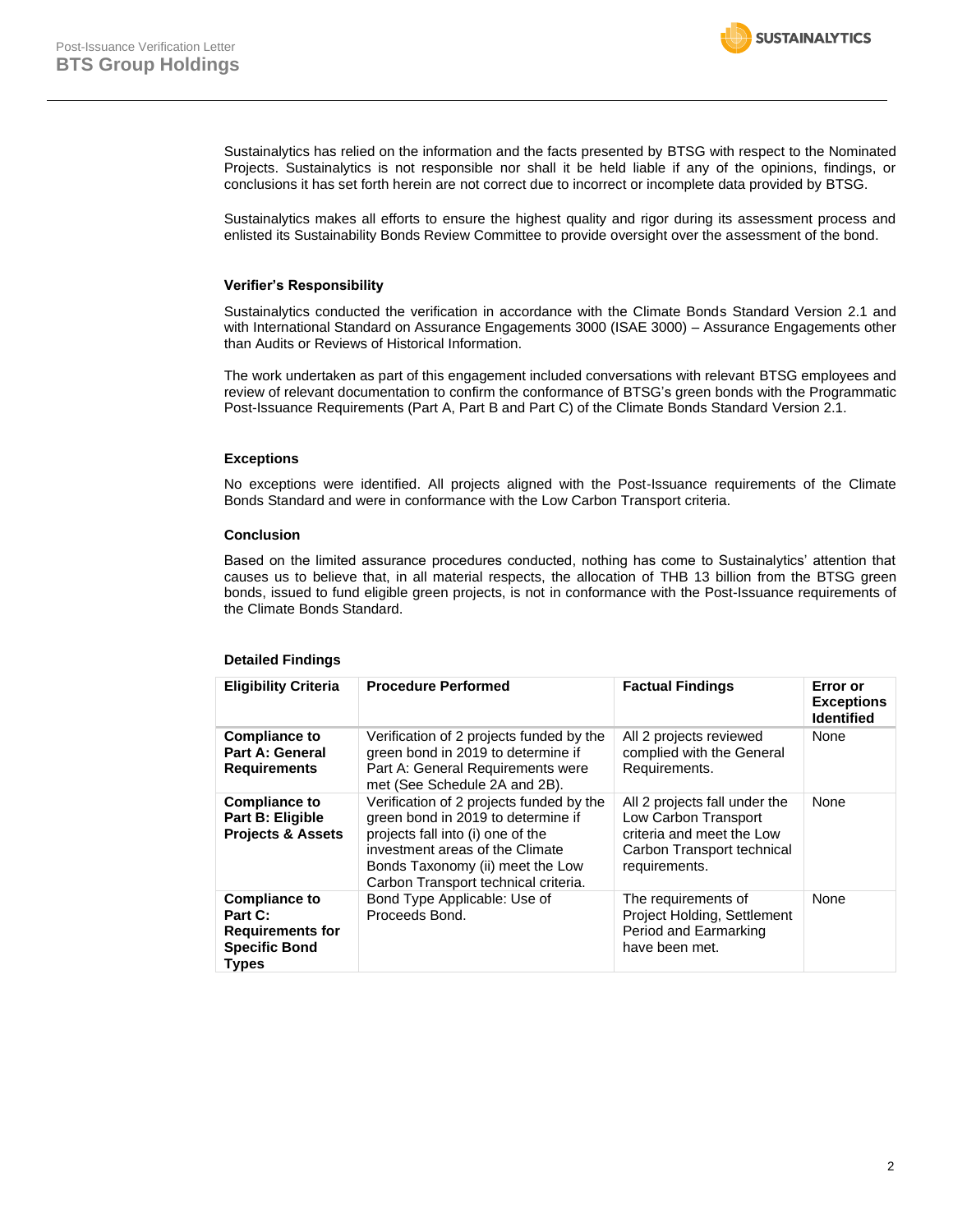# **Schedule 1: Detailed Overview of Nominated Projects and Assets**

Details of the Nominated Projects are provided below:

| <b>Project Name</b>                             | <b>Project Description</b>                                                                                                                                                                                                                                                                                                                                                                                                                                                                                                                                                                                     | Route                 | <b>Investment</b><br>amount funded<br>by Green<br><b>Bonds</b> |
|-------------------------------------------------|----------------------------------------------------------------------------------------------------------------------------------------------------------------------------------------------------------------------------------------------------------------------------------------------------------------------------------------------------------------------------------------------------------------------------------------------------------------------------------------------------------------------------------------------------------------------------------------------------------------|-----------------------|----------------------------------------------------------------|
| The Mass Rapid<br>Transit Pink Line             | The Pink line is a 34.5-kilometre monorail system<br>with 30 stations. The first station is located between<br>Nonthaburi Civic Center and Khae Rai intersection<br>Rattanathibet road. At this station, the<br>on<br>passengers can connect to the Purple Line mass<br>transit system. Upon completion, the line will<br>connect to the Dark Red Line at Lak Si station and<br>the connection to an interchange of Pink Line and<br>the Dark Green Line at Wat Prasrimahathat station.<br>The terminal station is at Ramkhamhaeng-Rom Klao<br>intersection that passengers can connect to the<br>Orange Line. | Khae Rai-<br>Min Buri | THB 6,500m                                                     |
| The Mass Rapid<br><b>Transit Yellow</b><br>Line | The yellow line is a 30.4-kilometre monorail system<br>with 23 stations. The line originates at the<br>interchange station with the Blue Line Initial System<br>at Ratchada/Lat Phrao intersection. Passengers can<br>connect to the Grey Line at Chalong Rat<br>intersection, Orange Line at Lam Sali intersection<br>and the Airport Rail Link through Phatthanakan, Si<br>Nut, Si Udom Suk, Si lam until Si Thepha<br>intersection. Upon completion, the line will connect<br>with the Green Line at Samrong station and ends at<br>Pu Chao Saming Phrai road.                                              | Lat Phrao-<br>Samrong | THB 6,500m                                                     |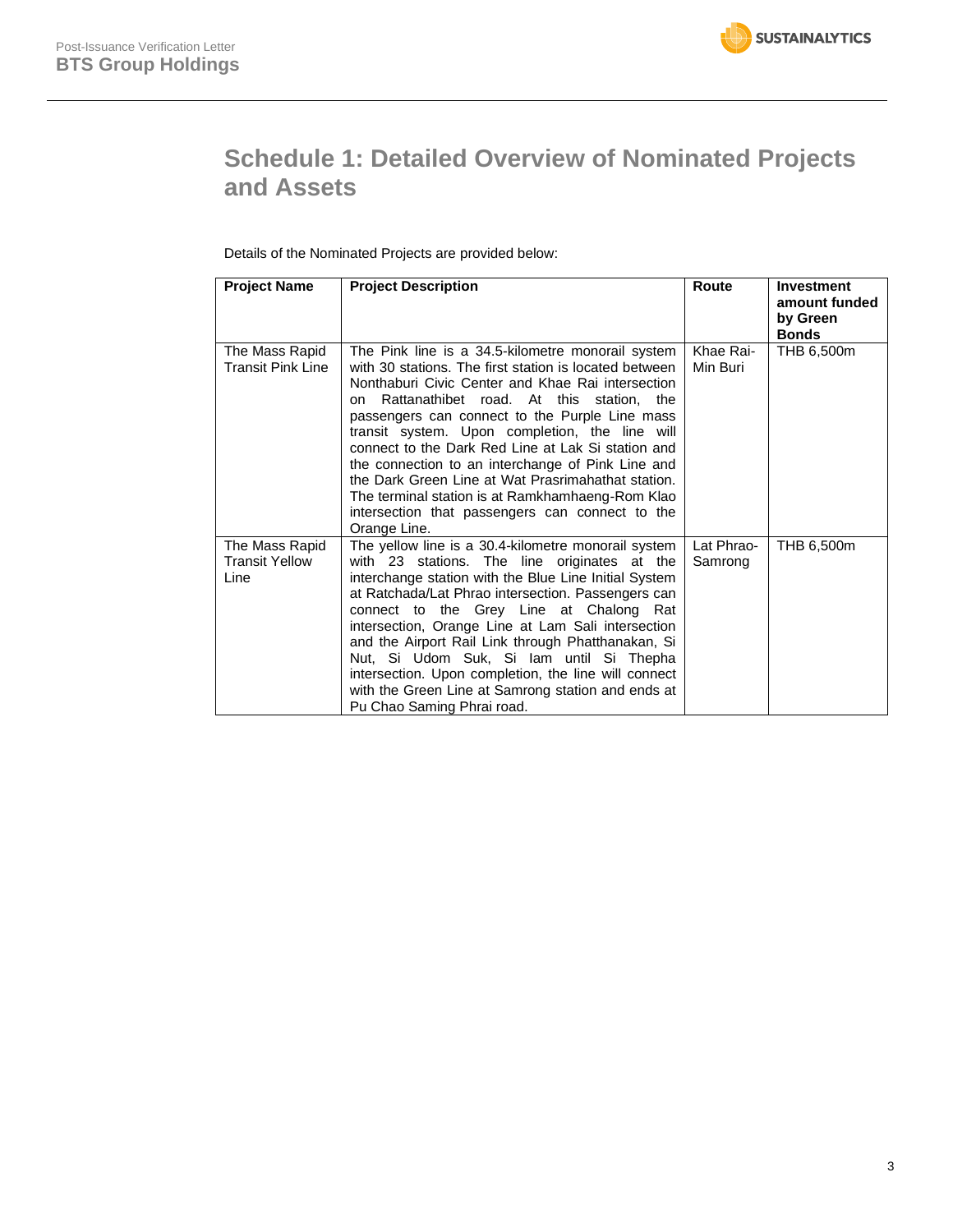# **Schedule 2A: Post-Issuance General Requirements of the Climate Bonds Standard**

| <b>Nominated Projects &amp; Assets</b>         | 4.1 Statement on the environmental objectives of the bond                                                                                                                  |  |
|------------------------------------------------|----------------------------------------------------------------------------------------------------------------------------------------------------------------------------|--|
|                                                | 4.2 Nominated Projects meet the Climate Bonds criteria                                                                                                                     |  |
|                                                | 4.3 Confirmation that Nominated Projects and Assets will not be<br>nominated to other Climate Bonds                                                                        |  |
| <b>Use of Proceeds</b>                         | 5.1 Net Proceeds of the bond allocated to the Nominated Projects                                                                                                           |  |
|                                                | 5.2 Funds allocated to Nominated Projects within 24 months of<br>issuance of the bond                                                                                      |  |
|                                                | <b>5.3</b> Estimate of the share of the Net Proceeds used for financing and<br>refinancing                                                                                 |  |
|                                                | 5.4 Net Proceeds of the bond shall be tracked by the Issuer following<br>a formal internal process                                                                         |  |
|                                                | 5.5 Net Proceeds of the bond shall be no greater than the total<br>investment or the total Fair Market Value of the Nominated<br>Projects & Assets at the time of issuance |  |
| <b>Non-Contamination of</b><br><b>Proceeds</b> | <b>6.1</b> Tracking of proceeds                                                                                                                                            |  |
|                                                | 6.2 Managing of unallocated proceeds                                                                                                                                       |  |
|                                                | 6.3 In the case of a Force Majeure, the Issuer may apply to the<br>Climate Bonds Standard Board for an extension to the asset<br>allocation period                         |  |
| <b>Confidentiality</b>                         | 7.1 Information about the Nominated Projects & Assets provided to<br>the Verifier and to the Climate Bonds Standard Board                                                  |  |
|                                                | <b>7.2</b> Issuer should disclose information about the bond and the<br>Nominated Projects & Assets to the market                                                          |  |
| <b>Reporting Post-Issuance</b>                 | 8.1 Report containing the list of Nominated Projects & Assets to<br>which proceeds of the bond have been allocated                                                         |  |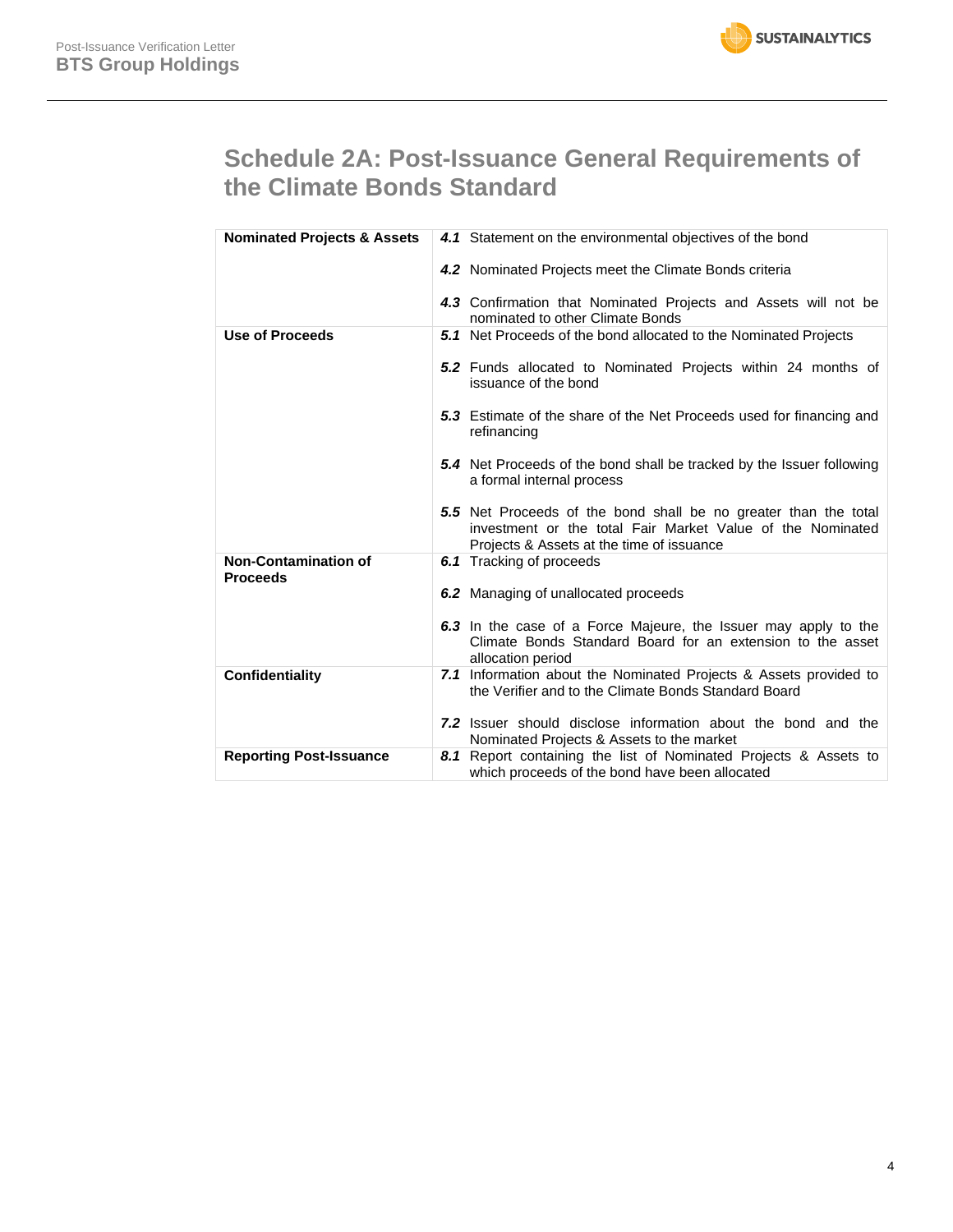# **Schedule 2B: Conformance to the Post-Issuance Requirements of the Climate Bonds Standard**

| <b>Procedure</b><br><b>Performed</b>                                                                 | <b>Factual Findings</b>                                                                                                                                                                                                                                                                                                                                                                                                                                                                                                                                                                                                                                                                                                                                                                                               | Error or<br><b>Exceptions</b><br><b>Identified</b> |
|------------------------------------------------------------------------------------------------------|-----------------------------------------------------------------------------------------------------------------------------------------------------------------------------------------------------------------------------------------------------------------------------------------------------------------------------------------------------------------------------------------------------------------------------------------------------------------------------------------------------------------------------------------------------------------------------------------------------------------------------------------------------------------------------------------------------------------------------------------------------------------------------------------------------------------------|----------------------------------------------------|
| Verification of<br><b>Nominated</b><br><b>Projects</b><br>&<br>Assets                                | 4.1 The objective of the bond is to use proceeds to refinance low<br>carbon transport.<br>4.2 BTSG's management confirms that the nominated projects meet<br>the Eligibility Criteria.<br>4.3 BTSG's management confirms that the Net Proceeds that have<br>been allocated to the eligible project categories of the respective<br>Green bond shall not be nominated to other Climate Bonds.                                                                                                                                                                                                                                                                                                                                                                                                                          | None                                               |
| <b>Verification of</b><br>requirements<br>specified<br>under Use of<br><b>Proceeds</b>               | <b>5.1</b> Net Proceeds of the bond have been allocated to the 2 Nominated<br>Projects, related to electric mass transportation, electric feeder<br>transportation and infrastructure.<br><b>5.2</b> BTSG's management has confirmed that funds have been<br>allocated to Nominated Projects within the first month of the<br>issuance.<br>5.3 BTSG's management has confirmed that all Net Proceeds of the<br>bond were used for refinancing only.<br>5.4 BTSG's management has confirmed that Net Proceeds of the<br>bond shall be tracked by the Issuer following a formal internal<br>process.<br>5.5 BTSG's management has confirmed that the Net Proceeds of the<br>bond shall be no greater than the total investment in the<br>Nominated Projects or the Total Development Cost of the<br>Nominated Projects. | None                                               |
| Verification of<br>requirements<br>specified<br>under<br>Non-<br><b>Contamination</b><br>of Proceeds | 6.1 BTSG's management confirms that the proceeds have been<br>segregated and tracked in a systematic manner and were<br>exclusively used to refinance Nominated Projects.<br>6.2 BTSG's management confirms that the Net Proceeds have been<br>allocated, and thus there are no unallocated proceeds.<br>6.3 N/A                                                                                                                                                                                                                                                                                                                                                                                                                                                                                                      | None                                               |
| Verification of<br>requirements<br>specified<br>under<br>Confidentiality                             | 7.1 BTSG's management confirms that all relevant information about<br>the Nominated Projects has been provided to the Verifier and to<br>the Climate Bonds Standard Board to support the assessment of<br>conformance with the Climate Bonds Standard.<br>7.2 BTSG's management confirms that all relevant information about<br>the bond and the Nominated Projects has been disclosed to the<br>market.                                                                                                                                                                                                                                                                                                                                                                                                              | None                                               |
| Verification of<br>requirements<br>specified<br>under<br><b>Reporting</b><br>Post-Issuance           | BTSG's management has provided a report containing the list of<br>8.1<br>Nominated Projects to which proceeds of the bond have been<br>allocated (See Schedule 1).                                                                                                                                                                                                                                                                                                                                                                                                                                                                                                                                                                                                                                                    | None                                               |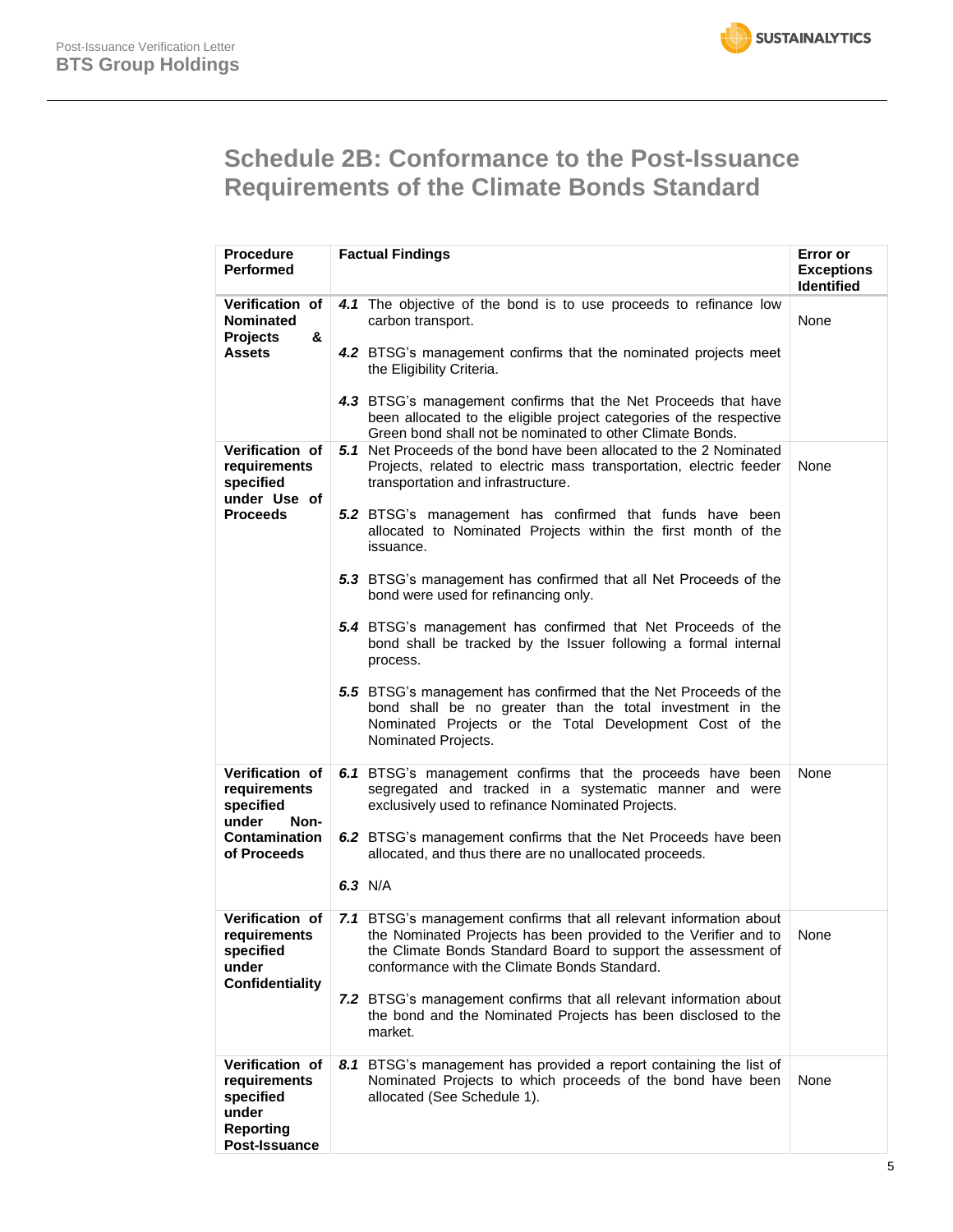### **Disclaimer**

© Sustainalytics 2020. All rights reserved.

The intellectual property rights to the information contained herein is vested exclusively in Sustainalytics. No part of this deliverable may be reproduced, disseminated, comingled, used to create derivative works, furnished in any manner, made available to third parties or published, parts hereof or the information contained herein in any form or in any manner, be it electronically, mechanically, through photocopies or recordings without the express written consent of Sustainalytics.

As the information herein is based on information made available by the issuer, the information is provided "as is" and, therefore Sustainalytics does not warrant that the information presented in this deliverable is complete, accurate or up to date, nor assumes any responsibility for errors or omissions and Sustainalytics will not accept any form of liability for the substance of the deliverable and/or any liability for damage arising from the use of this deliverable and/or the information provided in it. Any reference to third party names is for appropriate acknowledgement of their ownership and does not constitute a sponsorship or endorsement by such owner.

Nothing contained in this deliverable shall be construed as to make a representation or warranty on the part of Sustainalytics, express or implied, regarding the advisability to invest in companies, selection of projects or make any kind of business transactions. It shall not be construed as an investment advice (as defined in the applicable jurisdiction), nor be interpreted and construed as an assessment of the issuer's economic performance, financial obligations nor its creditworthiness.

The issuer is fully responsible for certifying and ensuring the compliance with its commitments, for their implementation and monitoring.